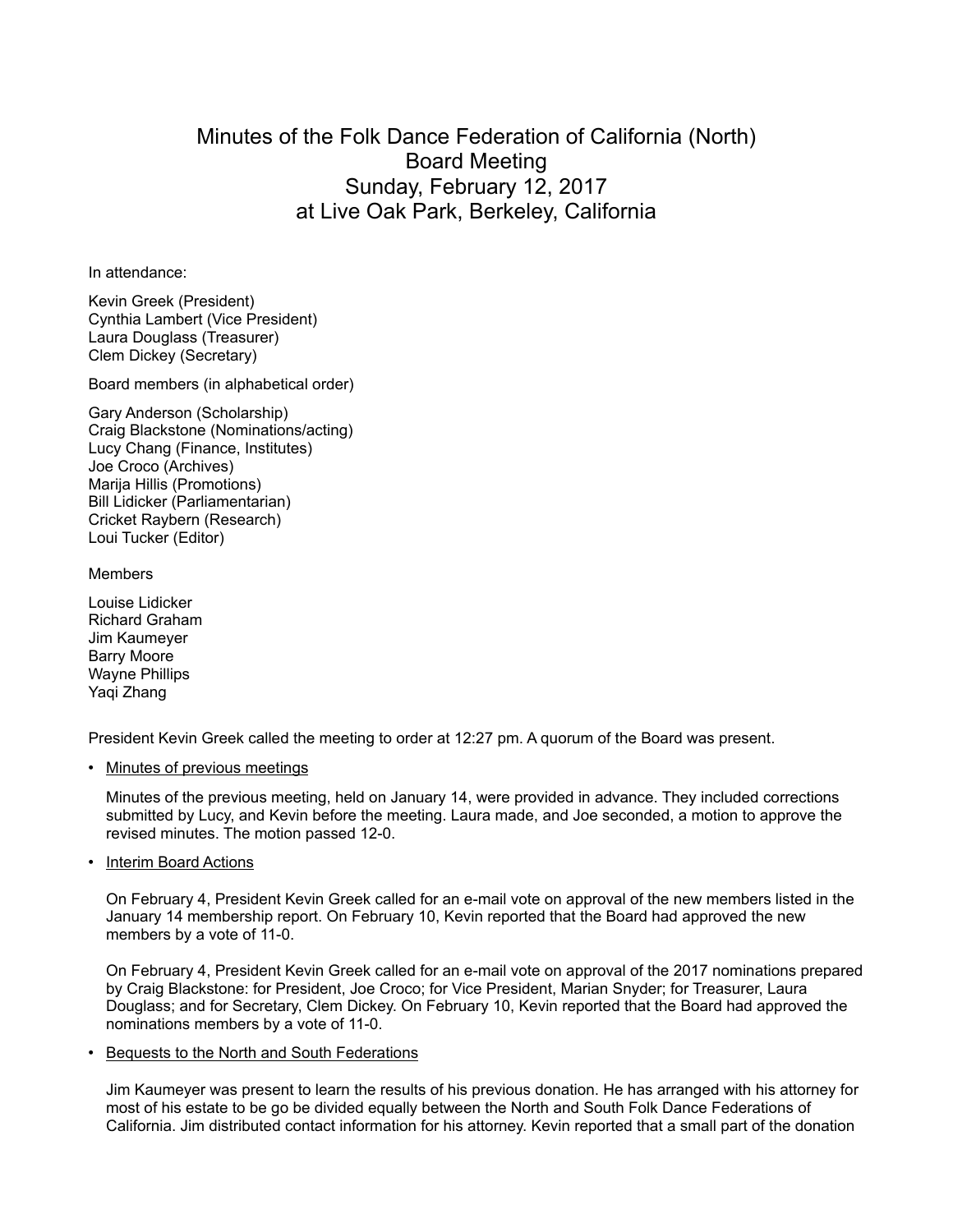had been spent so far; it paid for advertising in the San Jose Mercury News and the East Bay Times.

• Officers Ball 2017 (planning report included)

Loui has made a \$250 deposit toward rental of the Hayward Veterans Hall for the Offices Ball; the date is November 4. Its layout is similar to that of the Albany Hall. Loui asked Board members to organize several tasks; the following members volunteered:

- Dinner: Marija. Loui noted that the food can be coked on site or catered; we have done both in the past. Recyclable dishes are encouraged, and the costs need stay within a budget.
- Snacks: Laura and Joe; Cynthia will help.
- Sound: Gary; Lucy and Loui can bring wireless mics.
- Decorations: Kevin. Laura and Lucy noted that Ann Kleiman and Becky Beniares may help, and if so they have a number of people who regularly help them.
- Publicity and promotion: Cricket; she will probably enlist Susan Gregory to help. The April *Let's Dance!* will have a "Save the Date" notice and request not to schedule conflicting events.
- Syllabus: Lucy, with help from Cricket

Laura noted that Heritage Festival had a good turnout apparently due to encouraging area clubs to participate. Loui agreed that Heritage Festival had good response, but noted that Officers Ball, as a fundraiser, could not afford to offer as many comp tickets. Officers Ball will only comp the teachers.

Laura noted that fundraising was still open. Loui saidd that we have always had a raffle, which needs someone to find one to two people to staff a desk. Laura also suggested a costume sale. Loui replied that we have had costume sales in the past, and that an archives chair could organize one. But we have no prospective archives chair yet.

Loui will send the Veterans Hall contract to Kevin for his signature.

• Federation folk dancing advertising (written report attached)

We had 33 clicks on digital ads, which the Mercury News said was double the national rate.

Loui suggested that the next ad be larger – the pictures were too small – and placed in the Living section, not the general news section. Loui proposed doubling the amount of money for better placement, and switching from white text on black to black on white. Laura and Loui noted that newsprint is fuzzier than the electronic proofs we had seen. The same ad is run in the print and digital papers; there is not an option for different ads. Lucy asked if there were some place other than a newspaper to run the ads. Perhaps we could use computers to expand coverage to the rest of Northern California. Loui noted that the first ads were a trial, which was better run in a few markets than in many, and that newspapers reached our target audience: people who used to dance. Finding other advertising means would require research. Barry Moore noted that Marija was wearing a "Discover Folk Dance" t-shirt. Marija noted that the shirt, worn annually at the Solano Stroll, had acquired perhaps one new dancer every five years.

Maria moved, and Cricket seconded, a motion to approve up to \$5000 for Loui to run additional advertising. Loui: someone needs to do some research. The motion passed 9-1.

Laura said that there is an online forum for partner dancing which runs banner ads. She offered to investigate placing a banner ad there. Wayne Phillips noted that the Chronicle also runs banner ads.

• President (Kevin)

We have 15 registrations for Bay Area Dance Week, the same number as last year. Kevin is working on a program ad for Dancing Feet 2017, held during Dance Week.

Dancers on Call has not worked too well the last two times, and the Next Dancers on Call event is same weekend as Statewide.